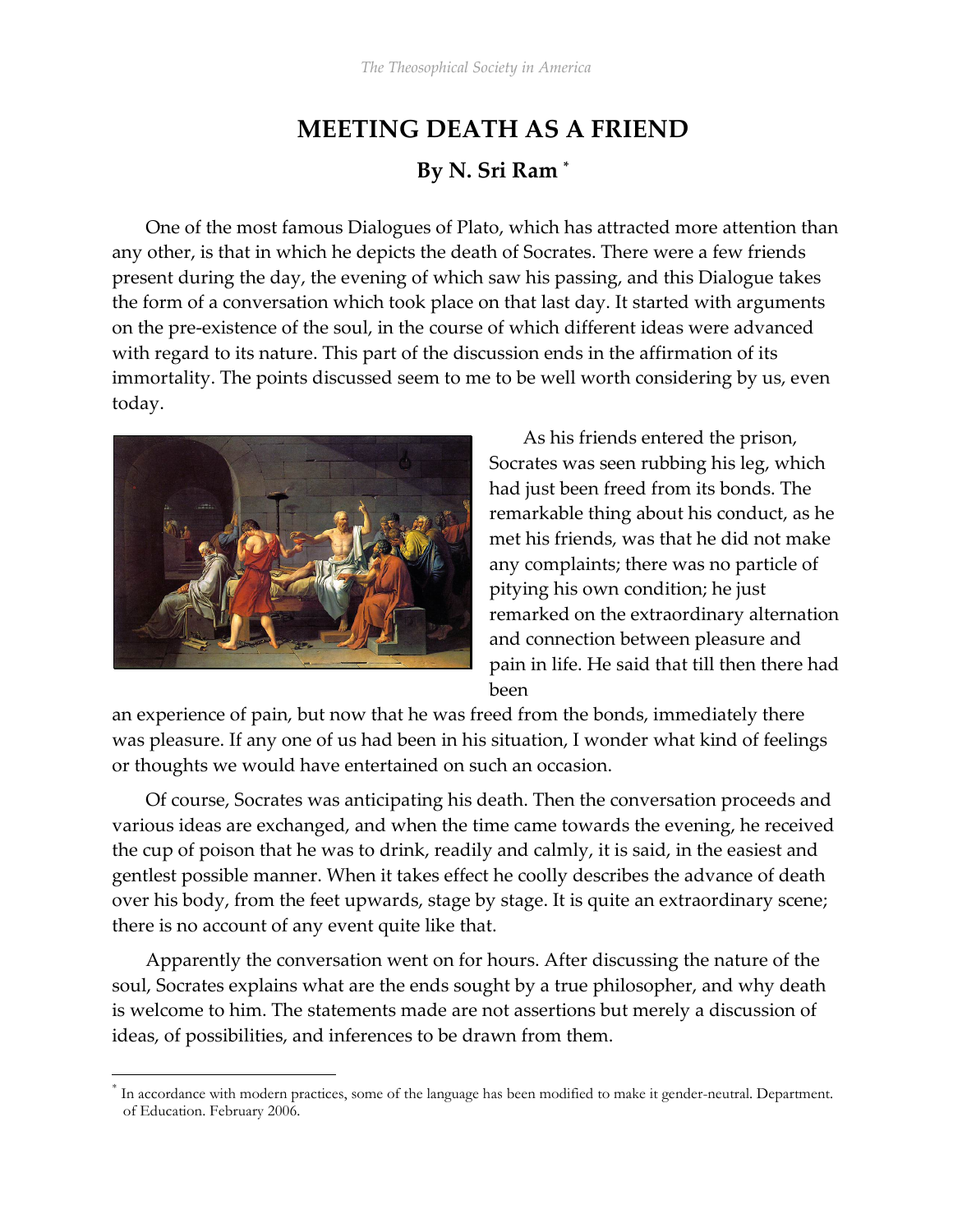The suggestion was put forward by one of the friends that the soul may be conceived to be of the nature of harmony. If the body can be compared to a lyre or lute, the soul could be the music produced by it. This view, though it invests the soul with a dignity and nature which can possess both depth and beauty, does not give it an independent status. The view advanced seemed to propound what one would call an epiphenomenalist theory, that is, the body is the actuality, various activities take place in it, particularly those of the brain, and the soul, though possessing a nature of harmony, is merely a product of those activities, perhaps only of such of them as could conduce to this result. But when the instrument is broken there would be no more music. There was objection on these lines.

Another idea put forward, of a similar nature, suggested the mechanical analogy of a fire. One might think of the fire as the consciousness in man, animating the body; when the body is dissolved, the fire is extinct. This idea is like the thinking in the Southern School of Buddhists, but they would probably say it is fire mixed with smoke, which is dissipated.

These arguments are not without interest. When we consider how things could be, whether a particular view is warranted, what view can reasonably be taken, then the traversing of such ground is not without instruction and value.

In Nature so many things take place, like the rising and the setting of the sun, in a way which is the contrary of the actual facts. The argument that the soul or the mind for the moment putting the two together—is merely a kind of image reflected from activities in the material field of the brain, though plausible, may also be contradictory of the facts. What seems to be the case at first sight may not be the basic or underlying truth.

Socrates overcomes the objections to the idea of the soul being immortal. As a matter of fact, in another Dialogue Plato singles out these objections as being at the root of all "irreligious philosophizing," though he was so logical that he could not have assumed that what is seemingly religious is true. What is true may be considered religious, but what is in accordance with religion as it happens to be may not be true.

The arguments advanced for pre-existence of the soul are ideas which have since become famous as part of the Platonic philosophy. There was reference to the ancient belief that a soul which is born into this world has come back from another world to which we go at death. Of course that is a concept widely accepted in India, but it also existed in ancient thought among other peoples. The suggestion was that the dead come from the living; the living come from the dead. It is a phenomenon of cyclic occurrence, like sleeping, waking, and sleeping again, and is in accordance with the truth or rule in Nature that opposites are generated from one another. Dying and being born are a pair of opposites. But how they are linked, so that the one event brings the other in its train,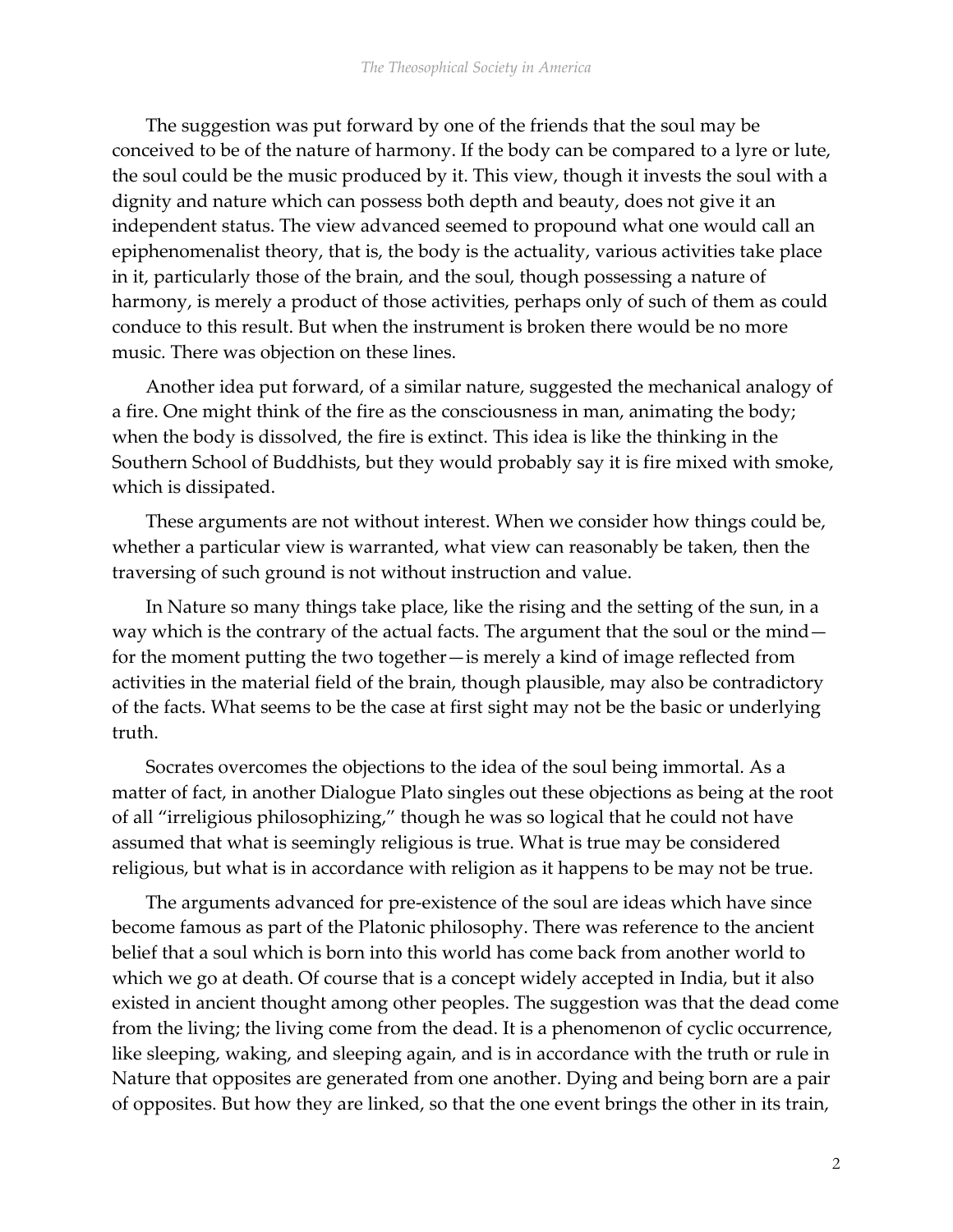was apparently not gone into further. Plato has a way of sometimes throwing out an idea that is deeply suggestive and arresting, and then leaving it to others to pursue it further by themselves.

Another argument referred to an idea which Socrates had previously propounded, that all real knowledge is reminiscence, a remembrance in the physical brain. The soul must have existed and had knowledge of a particular type, before it was united with the body, and the evidence for this is that we understand such things as justice, beauty, equality of spirit, and so on, and these ideas are not derived from sense-perceptions. Therefore, these must have been already within the knowledge of the soul. Senseperceptions—the hearing of sounds, seeing that something is red or black, that something else is tall or short—are all comparative ideas. Merely from these perceptions one cannot develop ideas of beauty, justice, morality, and so forth. Therefore, such knowledge and ideas must have a different source. Further, if the soul existed previous to birth and independently, then it cannot die with the body.

Socrates also expressed the view that the soul cannot have a nature which is compounded of several factors, for then its condition would change. It must have a nature which is unchanging. Even though one soul may be more developed than another, their essential nature must be the same. A compound of varying factors or elements is liable to change, whereas that which is simple, monadic, must remain essentially the same.

The further statement was made that whatever its other attributes, the soul must have a nature of life. It cannot be an abstraction, a projection of the mind. This linking of life and soul, obviously important in the series of ideas put forward, was capped by the statement that the soul must be of the same nature as the Deity to warrant belief in its immortality. Only the Divine can be immortal, and that which is not Divine must be mortal.

Socrates then exhorts his friends to acquire virtue and wisdom in this life. The moment of his death was approaching, but he continued to talk freely and easily as he might on any other day of his life. He said: "The genuine philosopher is one whose mind is directed to truth and virtue." The word philosopher, and also the word philosophy, have become rather changed in their meaning since those old days. Nowadays we think a philosopher is one who analyzes and argues at great length, sometimes endlessly, his particular thesis; the life he lives has nothing to do with his intellectual skill and activity; but this was not the view taken of old. In the literal meaning of the word, philosophy is love of truth, and love always implies action. Truth, if its nature is such as to evoke love, must make an important change in oneself, turning one's interest from things of the sense, which are ephemeral, mere enjoyment and pleasure, to things noble and true. That was the ancient concept of a philosopher.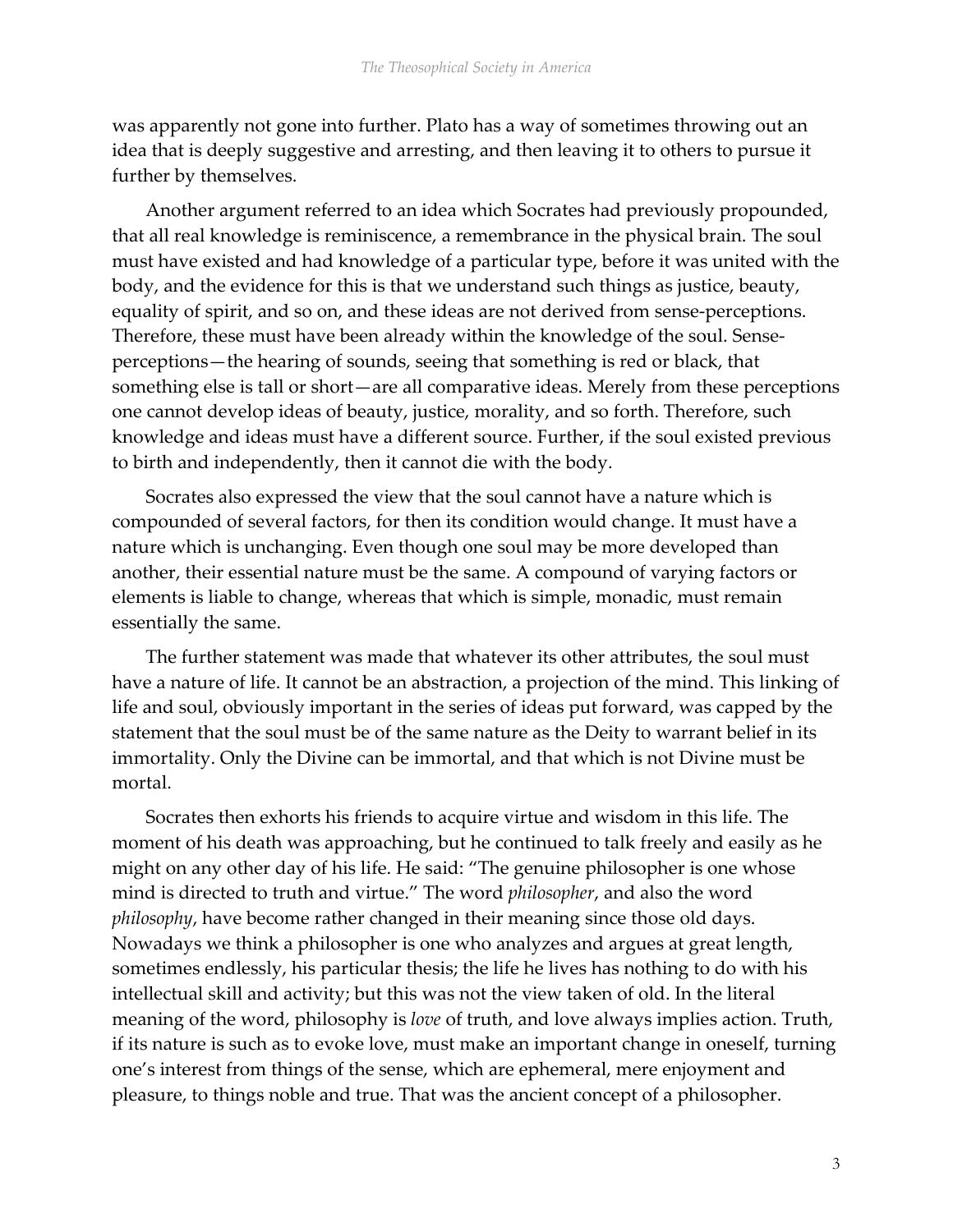Because his mind is directed to truth and wisdom, the philosopher, said Socrates, is one "who is willing and ready to die." Therefore, death is not unwelcome to him. That is how he explained his cheerfulness at the prospect of departing from this world. But he also said, it is not right to commit suicide. His argument against suicide is rather curious: In this world we are in a kind of prison, living under great limitations. It is a world in which ignorance predominates rather than wisdom. But we must not escape from it before we are given permission to do so. The exit from the prison may be exceedingly welcome, but we should not take it upon ourselves to abscond. The statement was also made that one has no proprietary right over his body. This would not be the general view held by most people. But we have the responsibility of using the body rightly and maintaining it in good condition, which is precisely the view expressed in At the Feet of the Master.

Because death is welcome, and the mind is directed towards truth and virtue by the philosopher, for such a person philosophy becomes really a preparation for death—a striking idea. Some scholars have interpreted the Greek words as meaning, "Philosophy is really a meditation on death," which does not seem to me to be in consonance with Socrates' easy way of taking it. Another rendering is much more understandable, namely, when the life is properly lived, directed towards those ends which are the ends of the soul (not the desires of the body), then philosophy or "the life of a philosopher is but one long rehearsal of dying." One may live a happy life, but it can also be a process of death—which may need explanation.

Socrates explains that the multitude, the common folk, is ignorant of the sense in which the philosopher welcomes death. It does not mean that he wants to get rid of the body, but he has a friendly feeling towards death. He has this feeling because he sets no great store on the gratification of the physical appetites. Most people estimate the value of things by the pleasure which they afford, but the aim of the philosopher is to free oneself as much as possible from the domination of the body. He is engaged in tending the soul, giving attention to those matters which are of interest to the soul, such as truth, virtue, and so on. In so doing, the philosopher has already separated himself from the body. As he has given up all attachment to the pleasures which come to a person through the body, death is nothing but an exit through an open door. The things which nourish the soul are the right, the good, the true, the beautiful, and so on. Socrates said: "He nearly approaches to death who cares nothing for the pleasures through the body." One may enjoy the pleasures that come while they are there, but need not hanker for them. By dismissing them from the field of one's concern and interest, one most nearly approaches death. It is in that sense that the philosopher desires death, even while he is alive. This is akin to J. Krishnamurti's teaching, although he does not speak of death as a welcome exit, but of dying here and now to one's past and all experience as it comes.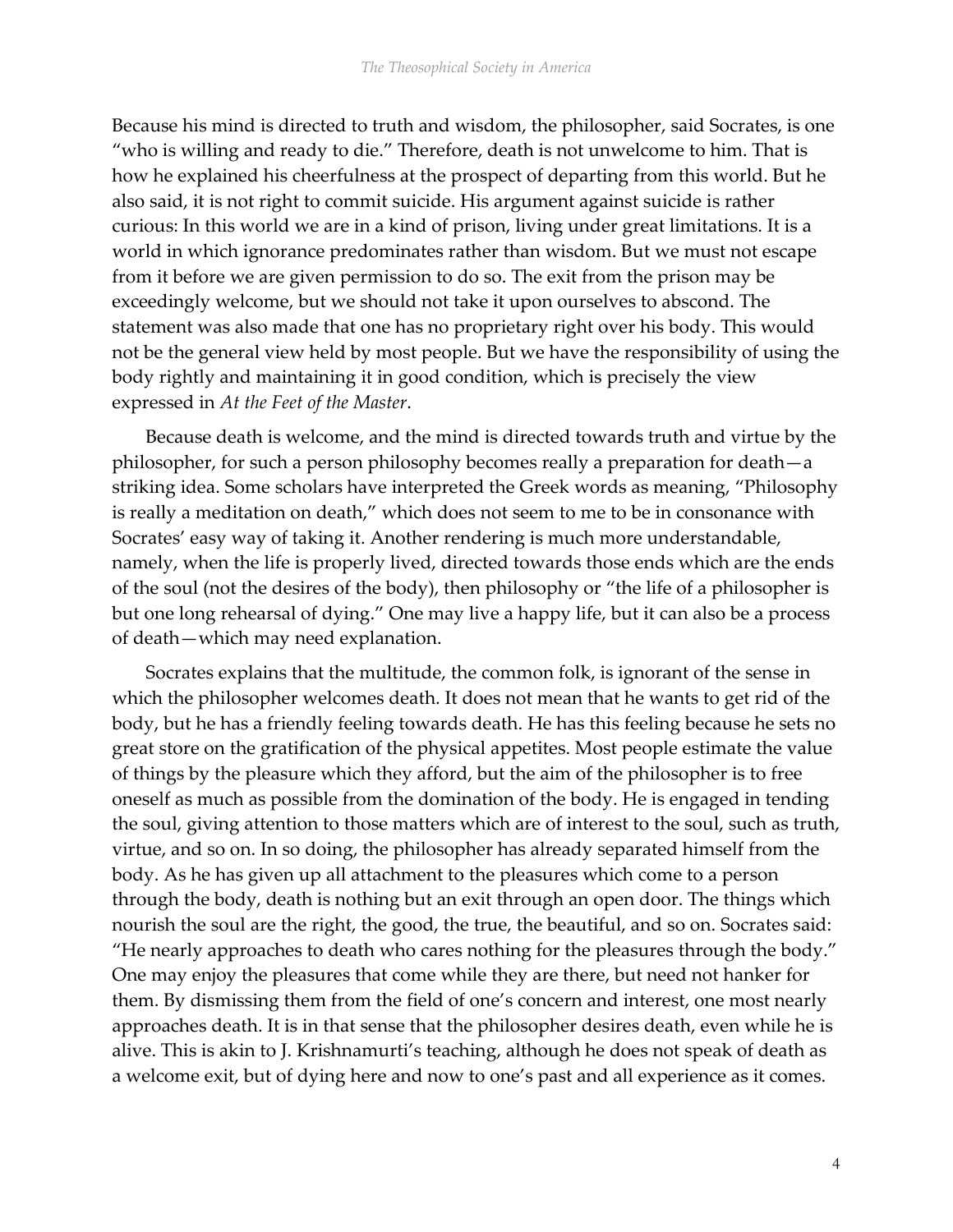The philosopher whose interest is centered in virtue and wisdom thereby purifies his intelligence, so that it is free of all taint, of every alien element. It is the purification of one's whole nature which brings about one's spiritual independence, and that is the real freedom or Mukti. Mukti is not literally mergence in the Logos; before there can be the merging of the human spirit in the Logos, the human being has to free himself from their bonds or attachments.

To express the same truth in another way: It is really the discarding of one's past, of all attachments arising from it, that changes a person into a new Being. The entity which is functioning at present is a creature of the past, he has come along a line of continuity, and he has within his nature and constitution many things derived from his past and its experiences. To be transformed into a new being is to be clear of the past, so that it no longer dominates, eclipses or directs the present.

This kind of dying makes life really more vital, less clogged and burdened, so that all perceptions are more acute, and the intelligence becomes intense, concentrated and flame-like. It is in a state of purity within oneself that one attains the highest quality in the functioning of every aspect of his Being. Every substance in its pure state exhibits its full potency.

The statement was casually made that philosophy is the highest music. Socrates said that he had a persistent dream in which he was told to apply himself to music, and as he understood that philosophy is the highest music, he was devoting himself to philosophy. The concept of philosophy being the highest kind of music becomes clearer in the light of the statement made previously with regard to the nature of the soul as being a form of harmony. The objection previously raised, that when the instrument is broken there can no longer be any music, was met by Socrates with the remark that the soul may exist, although it may or may not have an instrument. It is rather interesting that in one of the lectures which Dr Annie Besant gave in her atheistic days, she used precisely this simile. She said that though the lyre is broken, the music may still be in existence.

Socrates put forward as a reason for being willing to die, that we would be well off where we go, under good masters and with friends. People like to be in congenial surroundings. If a person has really devoted their life to philosophy, they may be sure that they would be well placed. They will be happy in proportion to the purity of their mind, which is also an important truth.

Happiness is not to be confused with pleasure; it comes from purity of mind and heart and arises naturally; we do not need to seek it at all. So Socrates said that if individuals have devoted themselves to virtue and wisdom, they may entertain the firm hope that the greatest good will befall them in the other world, which is in accordance with the teachings in theosophical books.